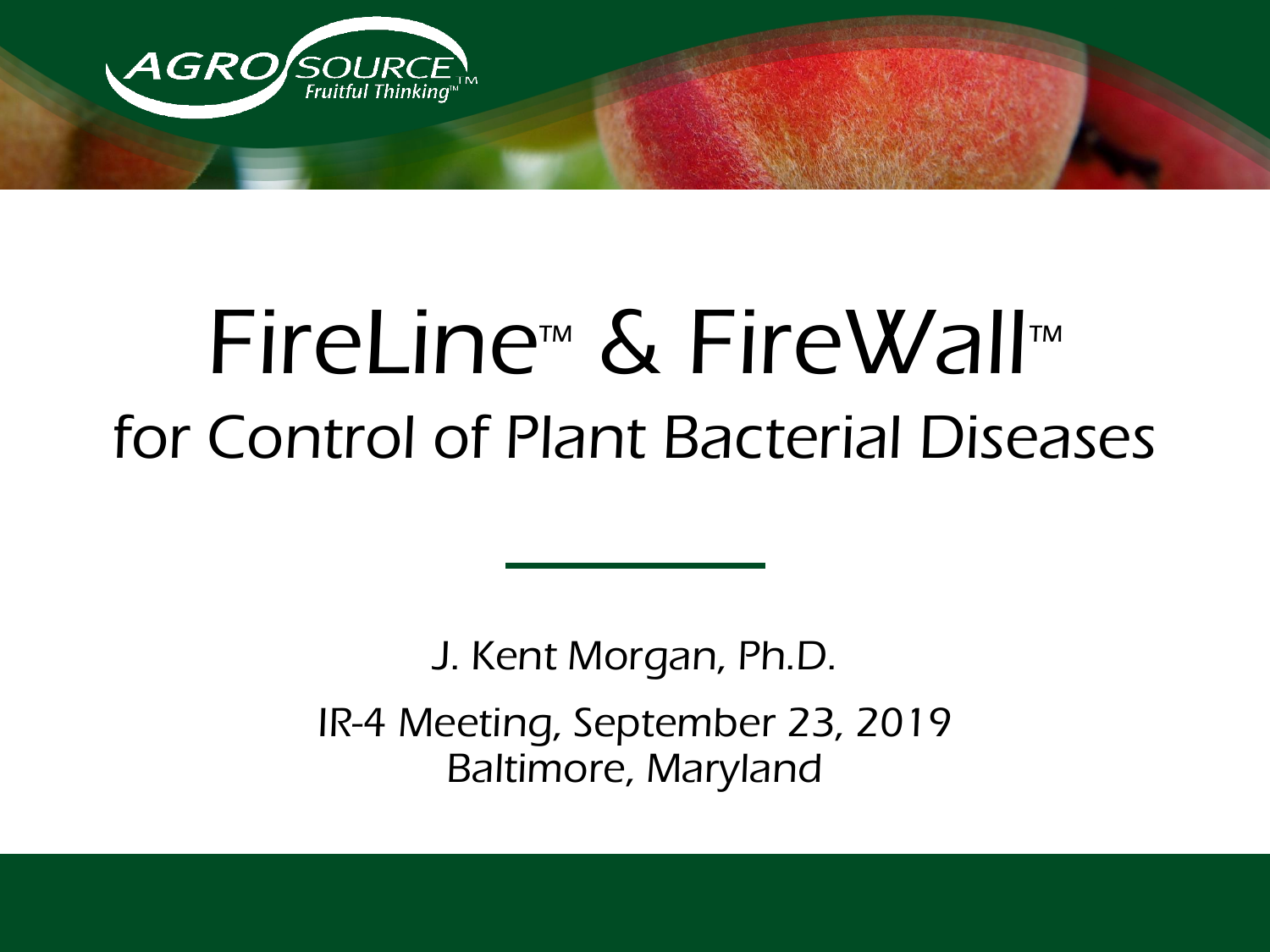## About AgroSource

- Science–based, privately-held, crop protection company since 2000.
- Mission: Identify and develop products for unmet or underserved grower needs.
- Global leader in bacterial control of plant diseases.
- FireLine and FireWall are the leading bactericide brands in fruits, vegetables and ornamentals for bacterial disease control in the US.
- Strong discovery effort searching for new bactericides.

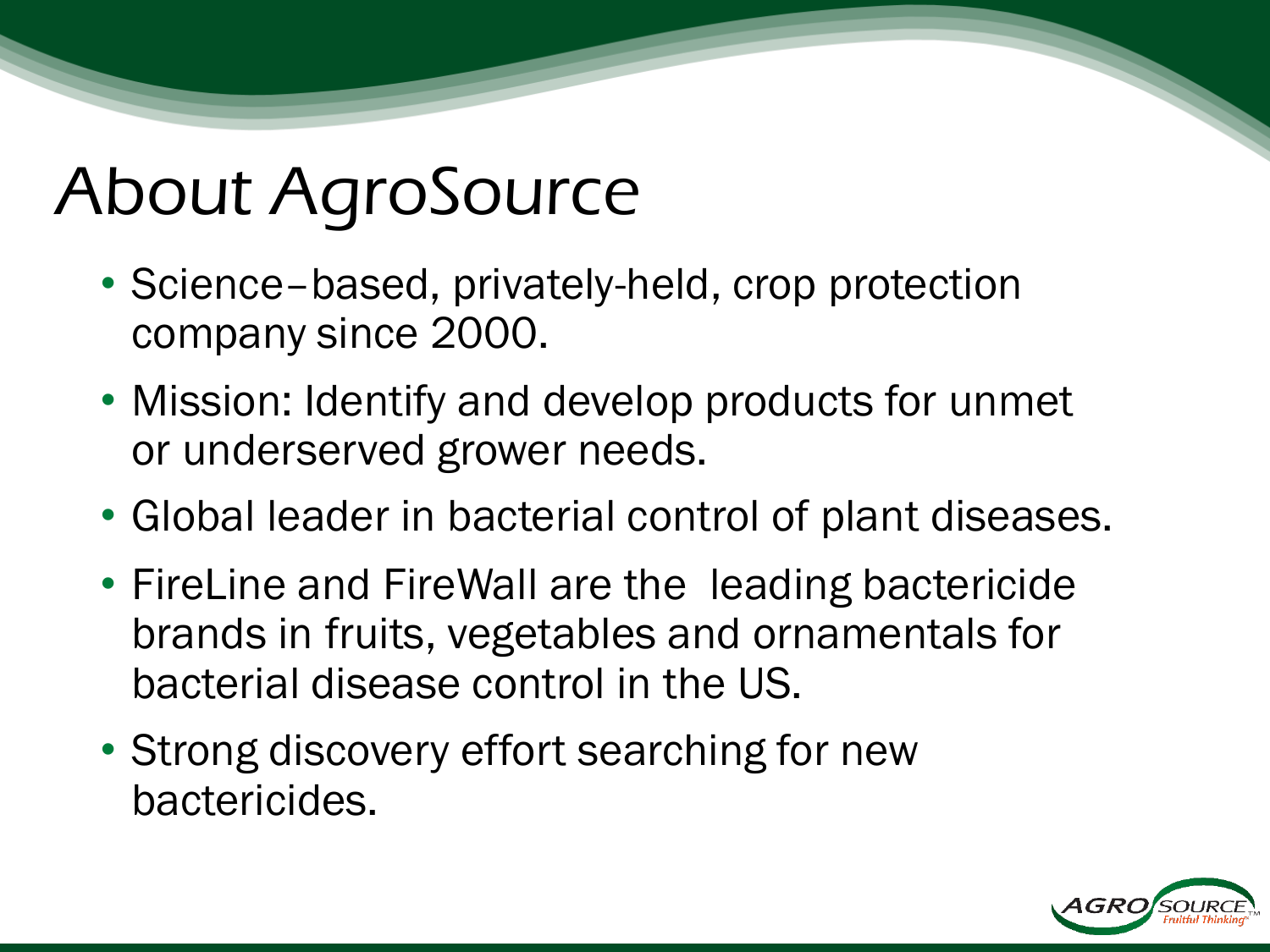## AgroSource Products



**Form of Active Ingredients:**

FireLine: Oxytetracycline Hydrochloride FireWall: Streptomycin Sulfate

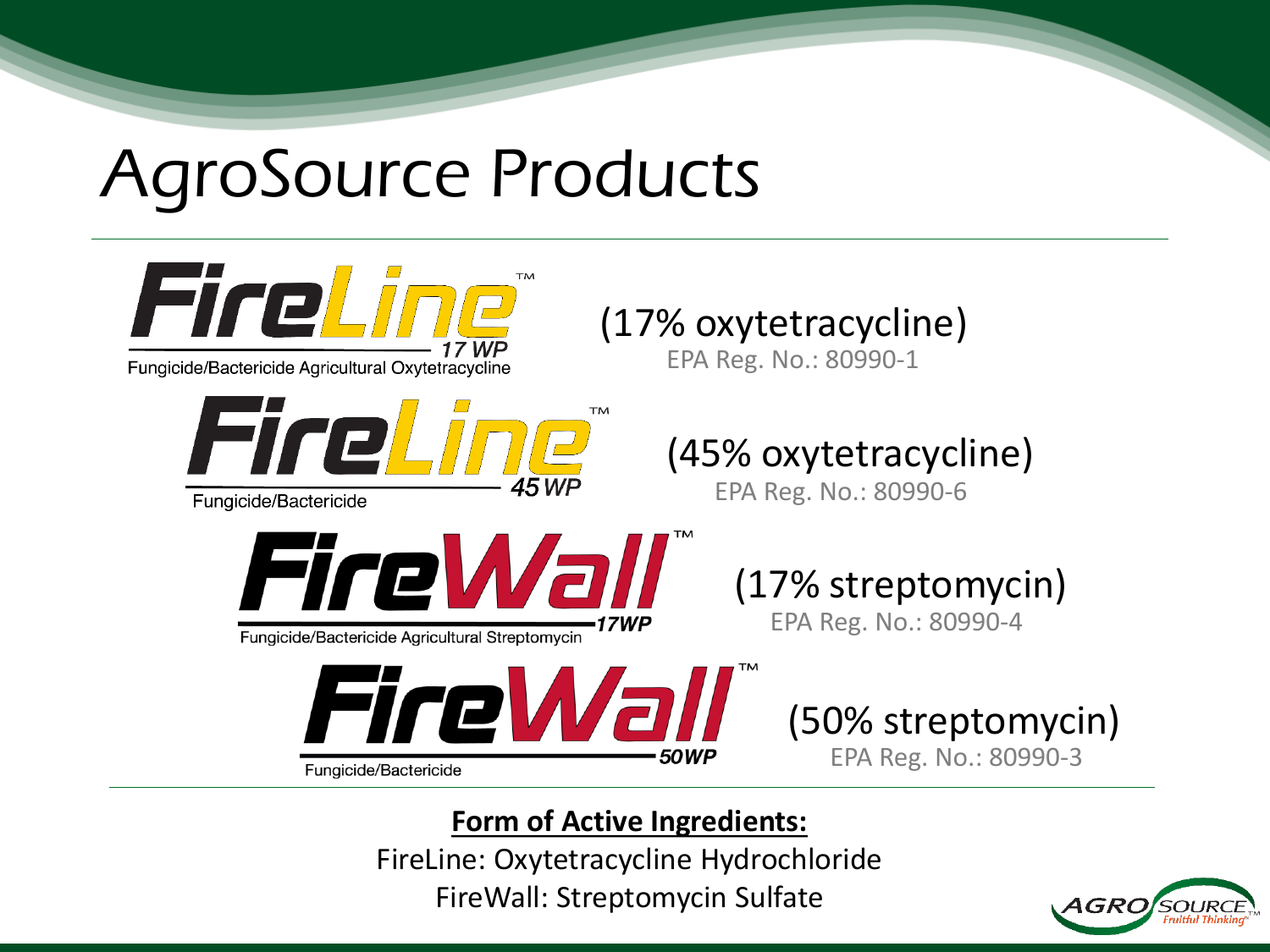#### FireLine and FireWall Advantages

#### • Reliable

- Superior formulations
- A history of consistent efficacy against plant bacterial diseases
- Many years of trouble-free use
- Safe
	- Easy on trees and fruit
- Flexible
	- Compatible with most tank partners
- Economical
	- Up to 4X less cost per application vs. other programs
- Convenient
	- Free-flowing, dry wettable powders
	- **Easy to mix even in cold water**



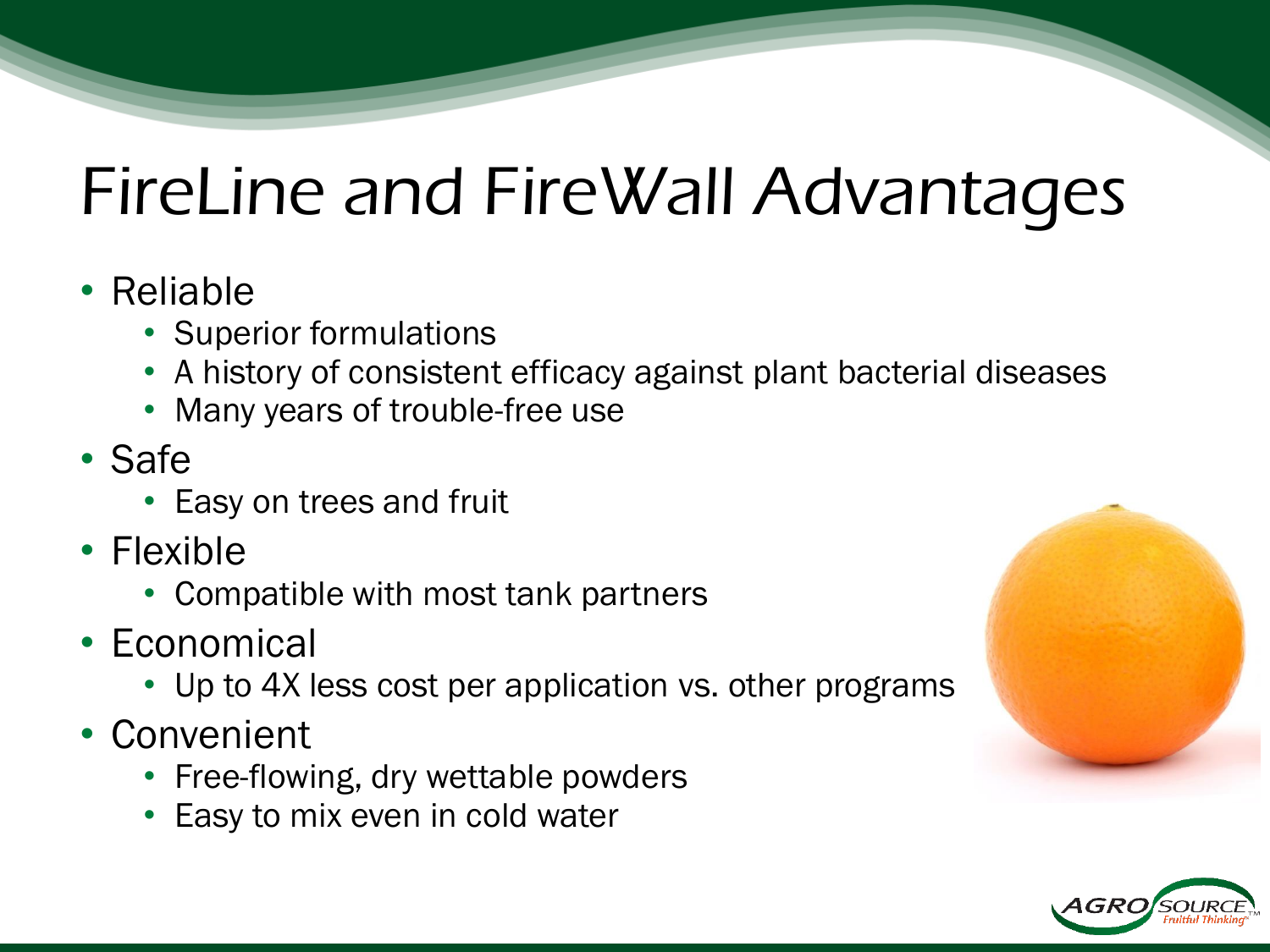#### Resistance Management

- Proper resistance management can:  $\checkmark$  Minimize the incidence of resistant pathogens  $\checkmark$  Reduce the potential for resistance development
- AgroSource has been recommending effective resistance management since launching, including:
	- Use of multiple bactericides that have different modes of action
		- FireLine™ (Group 42) and FireWall™ (Group 25) are from different FRAC Groups
		- Apply as a tank mix or in rotation.
	- Applying the recommended number of doses for effectiveness without over-application.
	- Following label indicated dose rate for every application.